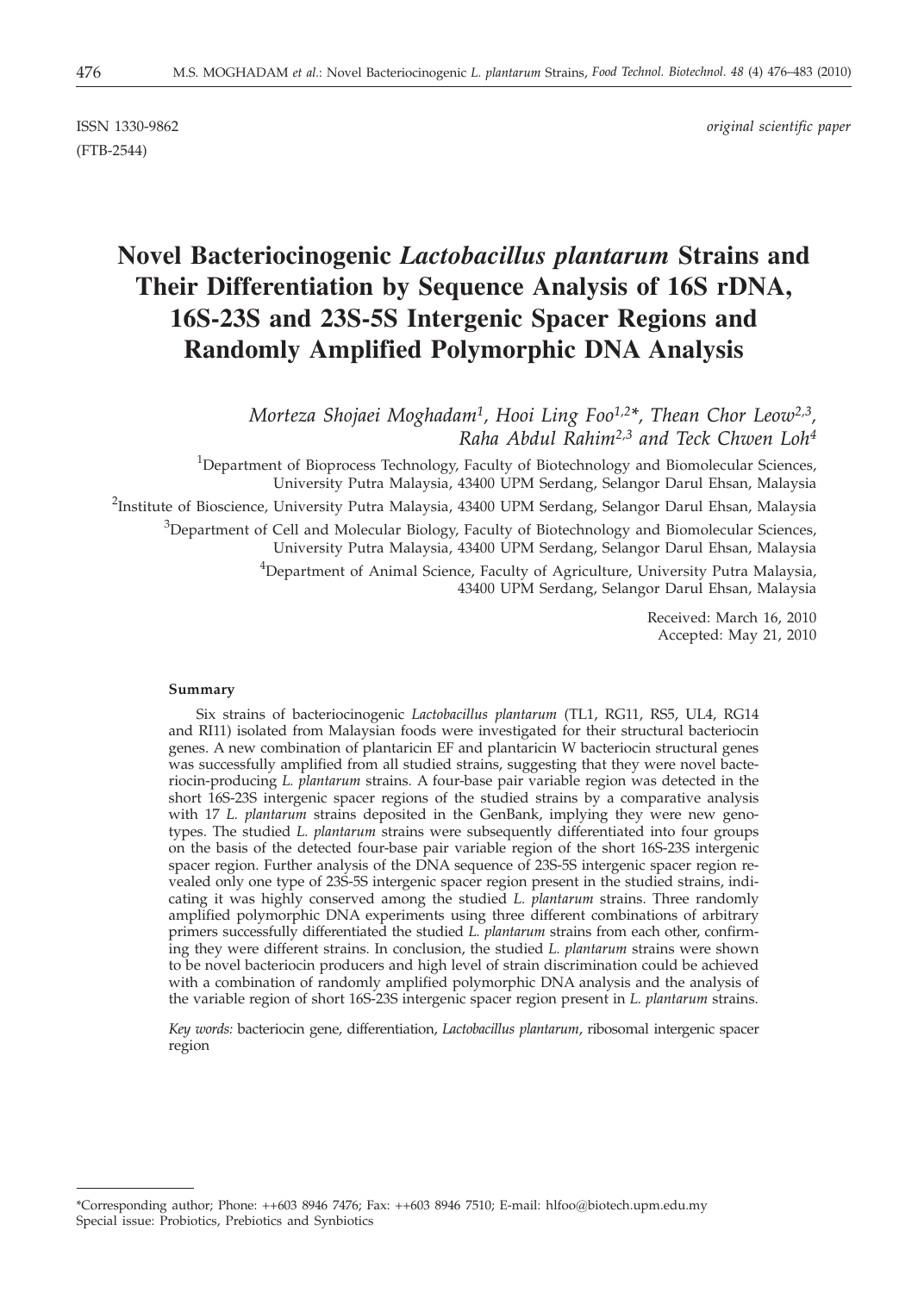## **Introduction**

*Lactobacillus plantarum* is a member of industrially important lactic acid bacteria (LAB), which are generally granted the status of Generally Recognized as Safe (GRAS). They are usually used as starter cultures for the production of fermented foods due to their ability to acidify the food environment and to produce bacteriocin to enhance the food safety as well as to standardise the properties of food products (*1*). They are ubiquitous and frequently present in the environments rich in carbohydrates such as food (dairy products, fermented meat, sourdough, vegetables, fruits, beverages), respiratory, gastrointestinal and genital tracts of humans and animals, and in sewage and plant materials (*2*).

LAB, particularly *L. plantarum* species, are able to produce multiple bacteriocins and the combination varies from strain to strain (*3–5*). Generally, beneficial and health promoting characteristics of LAB are strain dependent rather than genus or species dependent (*6*). Therefore, there has been a growing interest among researchers to find new strains with novel antibacterial characteristics to meet specific industrial demands.

For phylogenetic analysis, 16S rDNA sequence is widely used for initial identification of bacterial species including LAB (*7*). However, due to some pitfalls of this technique (*8*), *L. plantarum* has been reported to be misclassified as *L. paraplantarum*, *L. pentosus*, *L. casei, L. rhamnosus* or *L. zeae* by 16S rDNA sequence analysis (*9*). Hence, other molecular techniques such as rep-PCR (*10*), amplified ribosomal DNA restriction analysis (ARDRA) (*11*) and species-specific primers based on other parts of ribosomal DNA (*rrn*) operon (*2,9,12*) and *recA* (*13*) have been developed to differentiate bacterial species. However, all of the above-mentioned methods have been shown to be discriminative at the species level and cannot be used to differentiate bacterial strains, particularly the strains that are closely related and isolated from the same ecological niche. In spite of numerous reports on using the 16S-23S intergenic spacer regions (*ITS1*) and 23S-5S intergenic spacer region (*ITS2*) from lactobacilli (*14–16*), only *ITS1* from *L. plantarum* strains has been widely used for identification purpose.

The importance of *ITS1* becomes greater since this spacer region varies in length and DNA sequence polymorphism (*14,15*). As for *ITS2*, it is smaller and could be easily sequenced (*15*). Therefore, the aims of this work are to identify the structural bacteriocin genes responsible for antibacterial activity of six *L. plantarum* strains isolated from Malaysian foods and to differentiate the bacteriocinogenic *L. plantarum* strains by using various molecular tools such as randomly amplified polymorphic DNA (RAPD) analysis, DNA sequence analyses of 16S rDNA and ribosomal intergenic spacer regions.

## **Materials and Methods**

## *Bacterial strains and growth conditions*

Six *L. plantarum* strains (TL1, RG11, RS5, UL4, RG14 and RI11) employed in this study had previously been isolated from Malaysian foods (*17,18*). They were deposited at the BIOTEC Culture Collection (BCC) of BIOTEC Central Research Unit of Thailand (BCC No. 36838– 36843). The inhibitory activity and antimicrobial profile

of bacteriocin-containing metabolites produced by the studied *L. plantarum* strains were investigated by Thanh *et al.* (*19*), whereas the probiotic characteristics were demonstrated by Loh *et al.* (*20*) and Thanh *et al.* (*21*) on poultry and Loh *et al.* (*22,23*) on rats. Furthermore, Foo *et al*. (*24*) and Lim *et al.* (*18*) reported the probiotic effects of the studied *L. plantarum* strains on rats. The studied strains were grown on de Man-Rogosa-Sharpe (MRS) medium (Merck, Darmstadt, Germany) at 30 °C. Stock cultures were prepared in 15 % (by volume) glycerol and kept at  $-80$  °C for long-term storage.

#### *Identification of L. plantarum strains*

The analysis of carbohydrate fermentation pattern for each strain was conducted by using API (bioMérieux, Craponne, France) identification system according to the manufacturer's instructions. The carbohydrate fermentation patterns were analysed by using API 50 CHL v. 5.0 software.

#### *Preparation of total DNA*

Genomic DNA was extracted from *L. plantarum* strains according to the method of Leenhouts *et al*. (*25*) with minor modifications. Briefly, bacterial cells were harvested from 1 mL of culture medium. Cell pellet was then resuspended in GTE buffer (50 mM glucose, 25 mM Tris- -HCl and 10 mM EDTA, pH=8.0) containing 10 mg/mL of lysozyme. The mixture of cell suspension was incubated for 45 min at 37 °C. Lysis solution (20 mg/mL of proteinase K, 20 % (*m/V*) SDS) was then added to the mixture and incubated for 1 h at 60 °C. The proteins were then precipitated by phenol/chloroform/isoamyl alcohol solution. The nucleic acid was precipitated by adding 0.1 mL of 3 M sodium acetate and an equal volume of isopropanol. The DNA pellet was washed with 1 mL of 70 % (by volume) ethanol and air dried. The DNA was then dissolved in 1X TE buffer (10 mM Tris-HCl and 1 mM EDTA, pH=8.0) containing 10 mg/mL of RNase and incubated at 37 °C for 30 min to remove RNA. The purity and concentration of the extracted DNA were then determined spectrophotometry at 260 and 280 nm, respectively. The extracted DNA was stored at –20 °C.

## *Oligonucleotide primers and PCR*

Table 1 (*4,11,14,26–32*) shows the sequence of the primers used in this study, their target genes and annealing temperatures. The PCR reaction mixture was prepared in 25  $\mu$ L of final volume containing 0.5  $\mu$ M of each primer (1st BASE Laboratories, Selangor Darul Ehsan, Malaysia),  $0.2$  mM dNTP,  $2$  mM MgCl<sub>2</sub>,  $1$  U of Taq DNA polymerase, 1X Taq buffer (Fermentas, St. Leon-Rot, Germany) and  $0.1-0.5 \mu g$  of DNA template. PCR amplification was performed by using a thermal cycler (Mastercycler**,** Eppendorf, Hamburg, Germany) and the thermal profile used was as follows: an initial denaturation step of 94 °C for 3 min, 29 denaturation cycles at 94 °C for 1 min, annealing temperature (as shown in Table 1) for 1 min, 72 °C for 2 min, then followed by a final extension at 72 °C for 7 min. The PCR products were analysed by 1%(*m/V*) agarose gel electrophoresis and visualised under UV after being stained with ethidium bromide (0.5 µg/mL). GeneRuler™ DNA ladder mix (Fermentas) and 100 bp DNA ladder (Promega, Madison, WI, USA) were used as references for molecular size determination.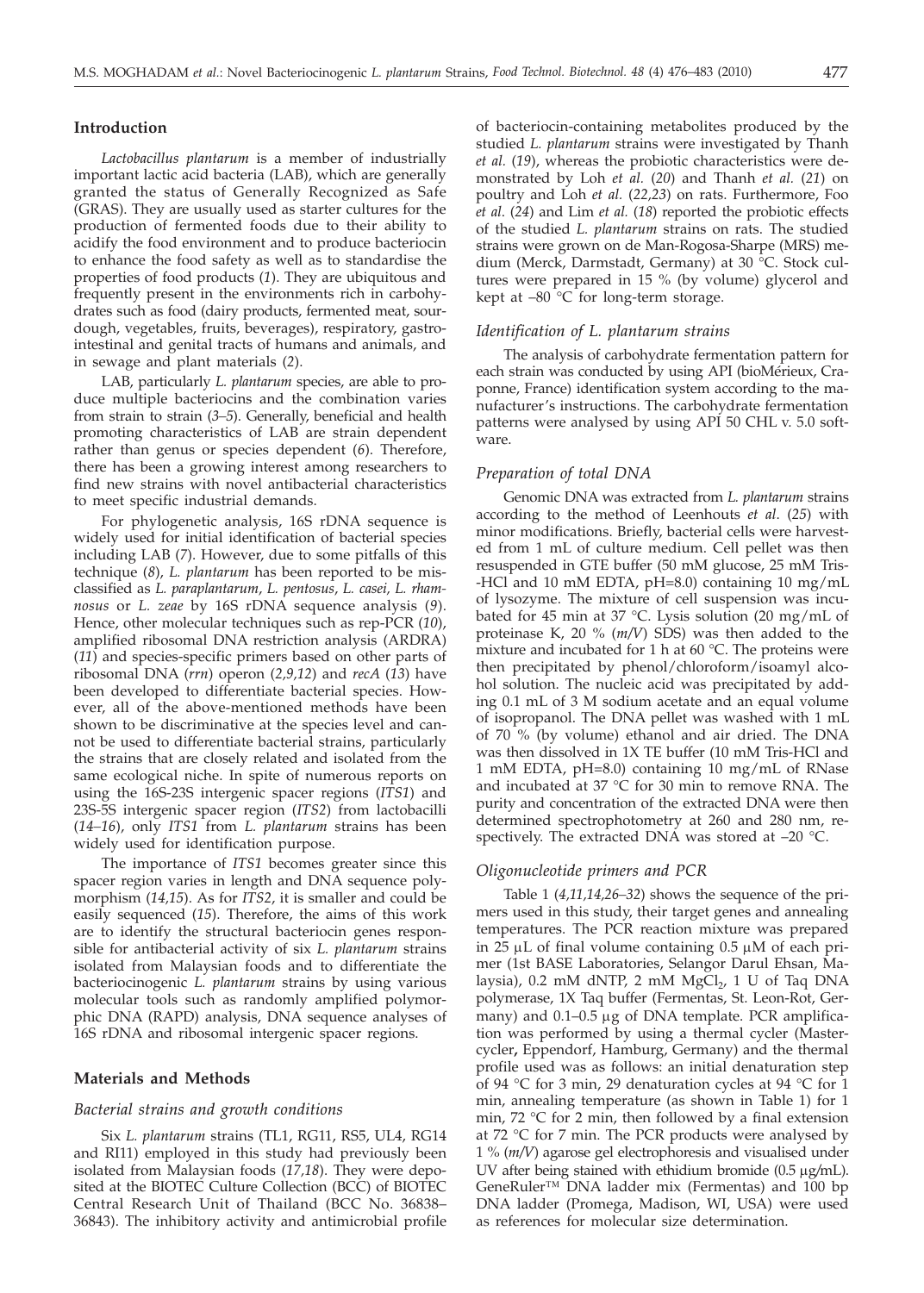| Target         | PCR primer                                     | Annealing temp./°C                                                                                                                            | Reference |  |  |
|----------------|------------------------------------------------|-----------------------------------------------------------------------------------------------------------------------------------------------|-----------|--|--|
| plnEF          | F: 5' GGC ATA GTT AAA ATT CCC CCC 3'           |                                                                                                                                               |           |  |  |
|                | R: 5' CAG GTT GCC GCA AAA AAA G 3'             |                                                                                                                                               |           |  |  |
| pln            | F: 5' TAA CGA CGG ATT GCT CTG 3'               |                                                                                                                                               |           |  |  |
|                | R: 5' AAT CAA GGA ATT ATC ACA TTA GTC 3'       |                                                                                                                                               |           |  |  |
| plnK           | F: 5' CTG TAA GCA TTG CTA ACC AAT C 3'         | 53<br>4,26,27<br>51<br>4,26,27<br>53<br>4,26,27<br>51.9<br>4,26<br>60<br>4,28<br>60<br>4,29<br>50<br>4,30<br>31<br>55<br>55<br>14<br>32<br>11 |           |  |  |
|                | R: 5' ACT GCT GAC GCT GAA AAG 3'               |                                                                                                                                               |           |  |  |
| plnN           | F: 5' ATT GCC GGG TTA GGT ATC G 3'             | 32<br>11                                                                                                                                      |           |  |  |
|                | R: 5' CCT AAA CCA TGC CAT GCA C 3'             |                                                                                                                                               |           |  |  |
| plnNC8         | F: 5' GGT CTG CGT ATA AGC ATC GC 3'            | 32<br>31                                                                                                                                      |           |  |  |
|                | R: 5' AAA TTG AAC ATA TGG GTG CTT TAA ATT CC3' |                                                                                                                                               |           |  |  |
| plnS           | F: 5' GCC TTA CCA GCG TAA TGC CC 3'            |                                                                                                                                               |           |  |  |
|                | R: 5' CTG GTG ATG CAA TCG TTA GTT T 3'         |                                                                                                                                               |           |  |  |
| plnW           | F: 5' TCA CAC GAA ATA TTC CA 3'                |                                                                                                                                               |           |  |  |
|                | R: 5' GGC AAG CGT AAG AAA TAA ATG AG 3'        |                                                                                                                                               |           |  |  |
| 16S-23S        | F: 5' GTG GGA ATC GCT AGT AAT CG 3'            |                                                                                                                                               |           |  |  |
|                | R: 5' GGG TTC CCC CAT TCG GA 3'                |                                                                                                                                               |           |  |  |
| 23S-5S         | F: 5' CGG TCG AGG ACT TAA CCA AG 3'            |                                                                                                                                               |           |  |  |
|                | R: 5' GGG AAC AGG TGT ATC CTT C 3'             |                                                                                                                                               |           |  |  |
| R1             | 5' AGT CAG CCA C 3'                            |                                                                                                                                               |           |  |  |
| R <sub>2</sub> | 5' CCG CAG CCA A 3'                            |                                                                                                                                               |           |  |  |
| R <sub>3</sub> | 5' ACG AGG CAC 3'                              |                                                                                                                                               |           |  |  |
| R4             | 5' ACG CGC CCT 3'                              | 32                                                                                                                                            | 31        |  |  |
| R5             | 5' CCG CCC AAA C 3'                            | 32                                                                                                                                            | 32        |  |  |
| R <sub>6</sub> | 5' GGC ACG CGT T 3'                            | 32                                                                                                                                            | 32        |  |  |

Table 1. Primers used for PCR amplification of bacteriocin structural genes, 16S rDNA, 16S-23S and 23S-5S intergenic spacer regions, and randomly amplified polymorphic DNA analyses

## *Screening for bacteriocin structural genes*

The screening for bacteriocin genes present in the studied strains was performed by PCR using total DNA as template. Seven plantaricin (bacteriocins produced by *L. plantarum* species) genes were screened by using the primers listed in Table 1.

# *Sequence analysis of PCR-amplified ribosomal DNA fragments and bacteriocin genes*

After analysing the PCR products with agarose gel electrophoresis, the desired DNA fragments were excised and purified by using gel extraction kit (QIAGEN, Hilden, Germany). The purified fragments were directly sequenced using the same primer sets of PCR (1st BASE Laboratories). The DNA sequence results were processed using BioEdit software (*33*). The homology search of the DNA sequence was performed using BLASTN (*34*), available at the National Center for Biotechnology Information (NCBI, Bethesda, MD, USA).

# *Randomly amplified polymorphic DNA (RAPD) analysis*

Six oligonucleotides of 9- to 10-mer (1st BASE Laboratories), as described in Table 1, were employed either individually or in combinations. Suitable combinations were selected based on their ability to generate discriminative and reproducible DNA banding patterns. The RAPD analyses were repeated three times. The PCR reaction mixtures were prepared as described above. PCR amplification was performed by using a thermal cycler (Eppendorf Mastercycler) with the following thermal profile: denaturation step at 94 °C for 5 min, 34 cycles of 1 min at 95 °C, 1 min at 32 °C, and 2 min at 72 °C; and final elongation step at 72 °C for 5 min. The PCR products were analysed on 1.2 % (*m/V*) agarose gel at a constant voltage of 50 V for 4 h.

# **Results and Discussion**

# *Identification of L. plantarum strains*

The studied isolates were identified as *L. plantarum* I with 99.9 % similarity on the basis of carbohydrate fermentation pattern analysis using API 50 CHL identification system. For further confirmation, the 16S rDNA fragment (1.5 kb) of each strain was amplified (data not shown) and partially sequenced. The BLAST search of partial sequences (563 bp) of 16S rDNA for UL4 and RI11 strains showed 99 % homology to *L. plantarum*, while the percentage of homology was 100 % for strains RG11, RS5, TL1 and RG11. The alignment of the 16S rDNA of the studied *L. plantarum* strains with the 16S rDNA *L. plantarum* sequences deposited in the GenBank (accession numbers: AB11208, D9210, EF536363 and NC004567) revealed three mutation points of insertion, deletion and substitution (Fig. 1). However, the point mutations probably occurred randomly and were not specific to any position. For instance, a point deletion was detected in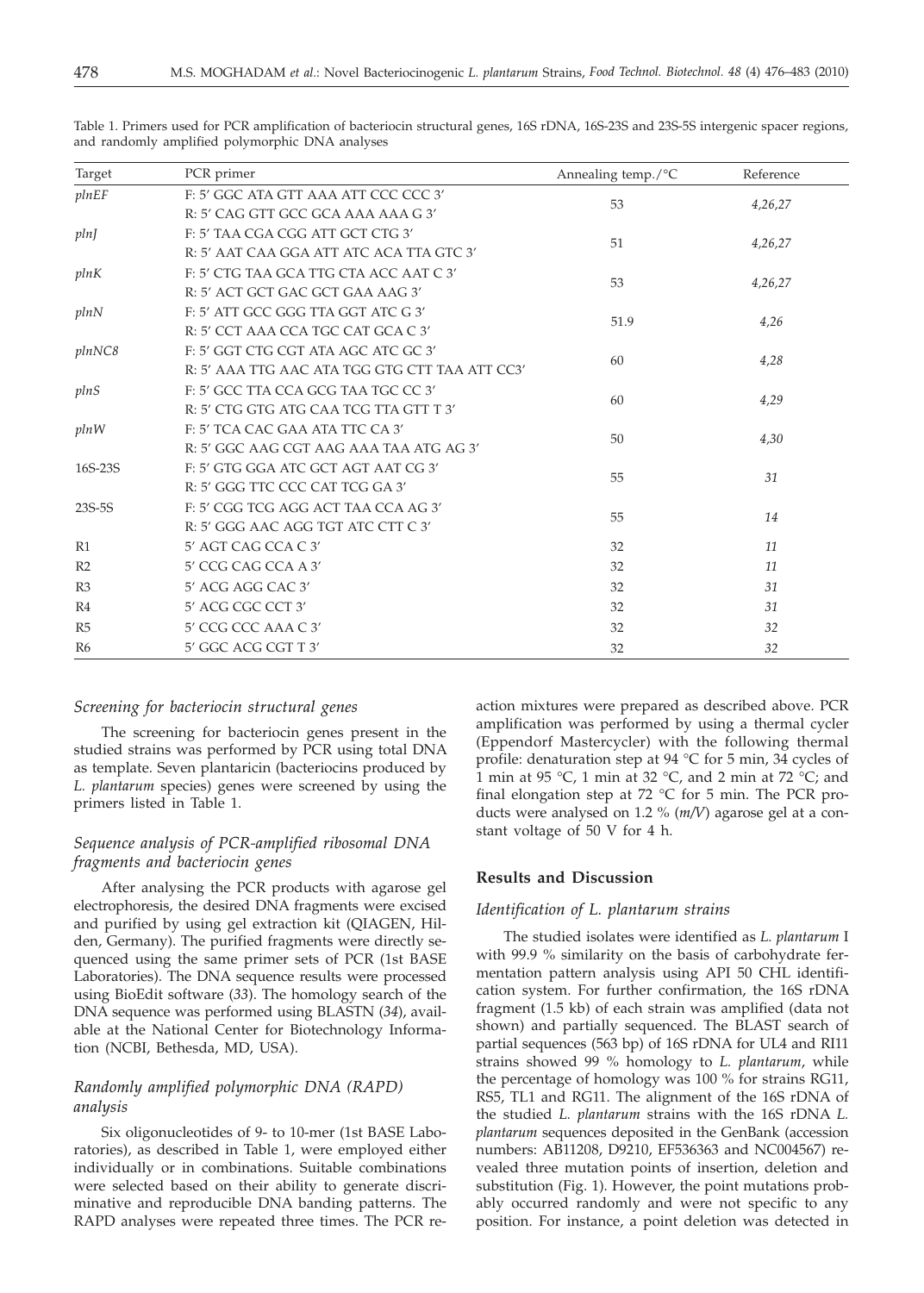|             | 60<br>40<br>10<br>20<br>30<br>50                             |     |
|-------------|--------------------------------------------------------------|-----|
|             |                                                              |     |
| UL4         |                                                              |     |
| TL1         |                                                              |     |
| <b>RG14</b> |                                                              |     |
| <b>RG11</b> |                                                              |     |
| <b>RI11</b> |                                                              |     |
| RS5         |                                                              |     |
| AB112083    |                                                              |     |
| D79210      |                                                              |     |
| EF536363    |                                                              |     |
| NC004567    |                                                              |     |
|             |                                                              |     |
|             |                                                              |     |
|             | 140<br>130<br>150<br>160<br>120                              | 170 |
|             |                                                              |     |
| UL4         | AACAGATGCTAATACCGCATAACAACTTGGACCGCATGGTCCGAGCTTGAAAGATGGCTT |     |
| TL1         |                                                              |     |
| <b>RG14</b> |                                                              |     |
| <b>RG11</b> |                                                              |     |
| <b>RI11</b> |                                                              |     |
| RS5         |                                                              |     |
| AB112083    |                                                              |     |
|             |                                                              |     |
| D79210      |                                                              |     |
| EF536363    |                                                              |     |
| NC004567    |                                                              |     |
|             |                                                              |     |
|             | 350<br>360<br>370<br>380<br>340                              | 390 |
|             |                                                              |     |
|             |                                                              |     |
|             |                                                              |     |
| UL4         | CAATGG-ACGAAAGTCTGATGGAGCAACGCCGCGTGAGTGAAGAAGGGTTTCGGCTCGTA |     |
| TL1         |                                                              |     |
| <b>RG14</b> |                                                              |     |
| <b>RG11</b> |                                                              |     |
| <b>RI11</b> |                                                              |     |
| RS5         |                                                              |     |
| AB112083    |                                                              |     |
| D79210      |                                                              |     |
| EF536363    |                                                              |     |
| NC004567    |                                                              |     |
|             |                                                              |     |
|             |                                                              |     |
|             | 500<br>490<br>510<br>520<br>480<br>530                       |     |
|             |                                                              |     |
| UL4         | AGCAGCCGCGGTAATACGTAGGTGGCAAGCGTTGTCCCGGATTTATTGGCCGTAAA     |     |
| TL1         |                                                              |     |
| <b>RG14</b> |                                                              |     |
| <b>RG11</b> |                                                              |     |
| <b>RI11</b> |                                                              |     |
| RS5         |                                                              |     |
| AB112083    |                                                              |     |
| D79210      |                                                              |     |
| EF536363    |                                                              |     |

**Fig. 1.** Alignment of selected 16S rDNA partial sequences amplified from 6 bacteriocinogenic *L. plantarum* strains with 4 strains deposited in the GenBank

strain RI11 at position 11, whereas points of insertion and substitution were observed at positions 517 and 529, respectively, in UL4 strain.

# *Screening of bacteriocin structural genes*

The PCR analyses of bacteriocin structural genes present in the studied *L. plantarum* strains showed consistent results, where *plnEF* and *plnW* were amplified from the genomic DNA extracted from the studied strains (Table 2). The positive results were further confirmed by DNA sequencing analyses, showing 98 and 100 % similarity to the sequences of *plnEF* and *plnW* deposited in the GenBank (data not shown). The DNA sequences of *plnEF* and *plnW* of the studied strains were deposited in the GenBank with the accession numbers from GU138149 to GU138154 and from GU322921 to GU322926, respectively. Nevertheless, the studied *L. plantarum* strains did not harbour *plnJ, plnK, plnNC8, plnN* and *plnS* plantaricin genes (Table 2).

The presence of multiple bacteriocin genes in LAB, particularly *L. plantarum* strains, has been reported (*3*). The surveys of bacteriocin genes present in *L. plantarum*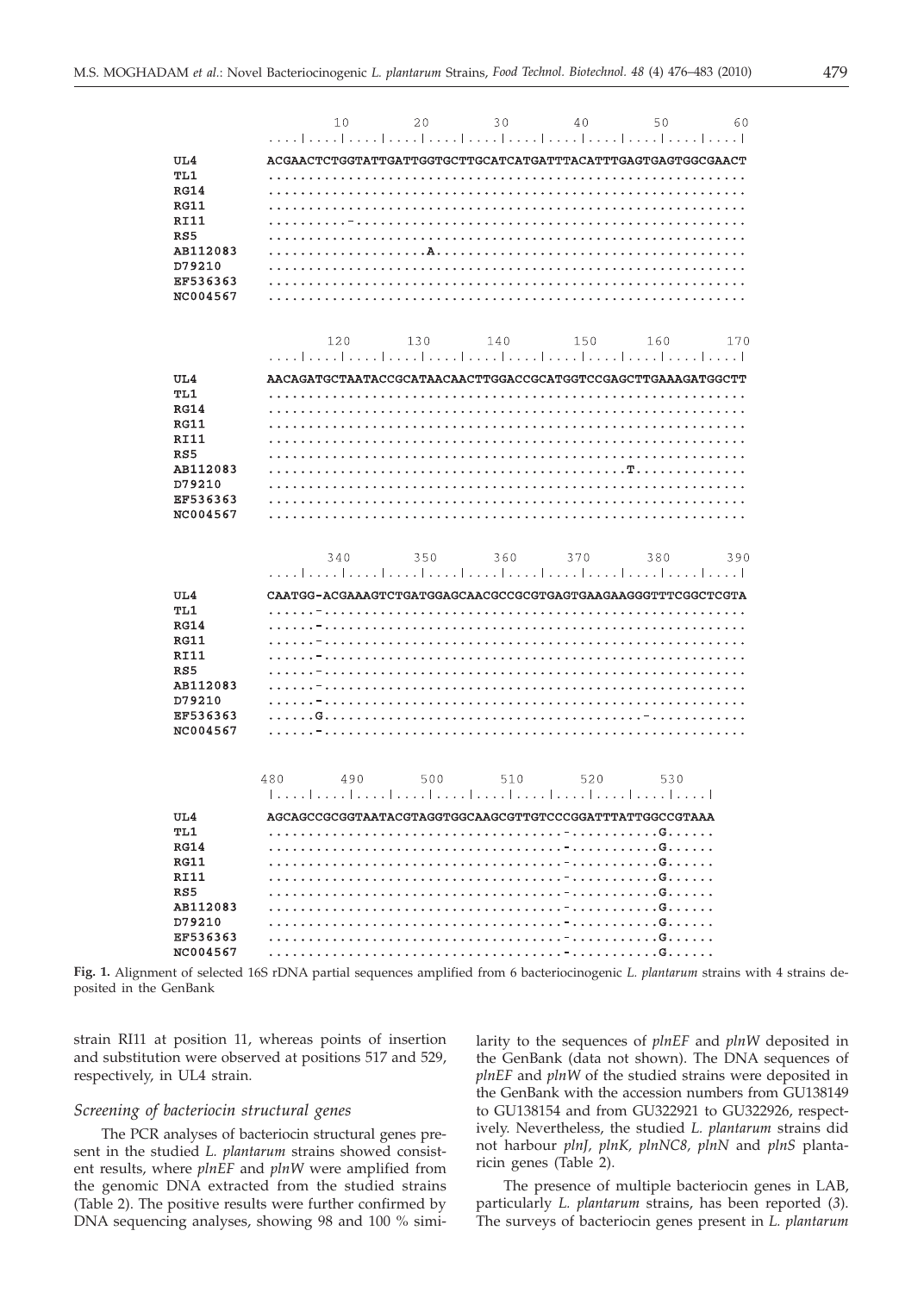| Plantaricin | Strain    |           |      |      |             |                 |  |
|-------------|-----------|-----------|------|------|-------------|-----------------|--|
| gene        | UL4       | TL1       | RG14 | RG11 | <b>RI11</b> | RS <sub>5</sub> |  |
| plnEF       | ÷         | $\ddot{}$ | ÷    | ÷    | ÷           | ÷               |  |
| plnJ        |           |           |      |      |             |                 |  |
| plnK        |           |           |      |      |             |                 |  |
| plnN        |           |           |      |      |             |                 |  |
| plnNC8      |           |           |      |      |             |                 |  |
| plnW        | $\ddot{}$ | +         | +    | +    |             | +               |  |
| plnS        |           |           |      |      |             |                 |  |

Table 2**.** PCR amplification of bacteriocin structural genes present in bacteriocinogenic *L. plantarum* strains

strains revealed that the combination of plantaricin genes is strain dependent and varies from strain to strain. For instance, *L. plantarum* strains isolated from an African fermented food harboured four types of plantaricin combinations: 1-*plnEF* and *plnK*; 2-*plnEF*; 3-*plnEF*, *plnJ*, *plnK* and *plnN*; 4-*plnJ* and *plnK* (*4*). In a similar study, a combination of *plnEF* and *plnJ* was reported for *L. plantarum* J23 (*5*). This is the first report on the concurrent occurrence of both *plnEF* and *plnW* in *L. plantarum* strain (*30*), suggesting that the studied isolates are novel bacteriocin-producing *L. plantarum* strains that possess broad inhibitory spectrum due to the effects of lantibiotic (*plnW*) and heat-stable non-lantibiotic (*plnEF*) bacteriocins (*35*) produced by the studied strains. The results of this study support further the broad inhibitory activity and antimicrobial profile of the studied strains of *L. plantarum*, as reported by Thanh *et al.* (*19*).

## *Amplification and DNA sequence analysis of ITS1*

Two major fragments were amplified (550 and 800 bp, data not shown) from each strain when *ITS1* was used as the target, suggesting that two major forms of *ITS1* were present in the studied strains and designated as *ITS1-S* and *ITS1-L* (*14*). In addition, there was one minor PCR product in all samples. This may be the product of a different *rrn* operon or attributable to the cross- -hybridization between multiple amplification products (*31*). According to Nour (*14*), *ITS1-L* in lactobacilli contains tRNA<sup>Ile</sup>/tRNA<sup>Ala</sup> encoding genes in tandem arrangement, while *ITS1-S* contains no tRNA gene and is most likely not evolutionary conserved. Thus, further investigations were focused on *ITS1-S* with the aim of finding a variable region that could be used to differentiate the studied strains.

As for GC content, *ITS1-S* from UL4, TL1, RG11 and RS5 contains 30.24 % GC, while RG14 and RI11 contain 29.76 %. Although the length of *ITS1-S* in our study was in agreement with Nour (*14*), who reported the length from 204 to 219 bp with 37 to 41 % GC content for *ITS 1-S*, the GC content of the *ITS1-S* here was found to be relatively low (29.76 and 30.24 %) and the reason is unknown. The complete genome sequence of *L. plantarum* WCFS1 (*36*) contains 44 % of GC content.

The analyses of the DNA sequences of *ITS1-S* fragments revealed that the genes contained 3' end of 16S rDNA, *ITS1-S* (205 bp) and the 5' end of 23S rDNA. Both

ends were predicted by comparing the 16S and the 23S rDNA sequences of the studied strains with *L. plantarum* WCFS1 (*36*). The DNA sequences were deposited in the GenBank with the accession numbers from GU322927 to GU322932. By aligning the *ITS1-S* sequences of the studied strains with the 17 *L. plantarum* strains available in the GenBank, a four-base pair region at positions 26–29 was identified as a variable region of *ITS1*-*S* in the studied *L. plantarum* strains (Fig. 2), where *TGCG* was shared among the strains TL1, RG11 and RS5, while UL4, RG14 and RI11 have *CGCT*, *TTCG* and *TGCT*, respectively. These DNA sequences were not observed in the variable regions of the 17 deposited *L. plantarum* strains that were employed for comparative analyses. Therefore, the DNA sequence of the variable regions of *ITS1-S* was used to distinguish the closely related strains of *L. plantarum* into 4 groups, which could not be achieved by using the methods of PCR-RFLP, amplified ribosomal DNA restriction analysis (ARDRA) and  $(GTG)_{5}$ -PCR (data not shown). The results obtained in this study also imply that the variable region of *ITS1-S* is a possible powerful tool to discriminate the closely related bacterial strains isolated from the same ecological niche where high degree of similarity is frequently found at the genomic level.

# *Amplification and DNA sequence analysis of ITS2*

Two major fragments (130 and 450 bp) were observed in the PCR products when the *ITS2* regions were amplified (data not shown). Similarly to the amplification of *ITS1*, one to two minor bands were observed, nonetheless, unlike *ITS1*, the minor band patterns were not similar among the studied strains. The presence of minor bands and slight differences in *ITS2* patterns were also reported by Chen *et al*. (*15*), who amplified *ITS2* from *L. plantarum* strains for the comparison of the banding patterns generated by *ITS2* amplification. However, they observed one additional fragment (350 bp), suggesting that the banding pattern generated by *ITS2* amplification from *L. plantarum* strains could be different from strain to strain.

The analyses of DNA sequences for both small and large fragments of *ITS2* showed that they contained the 3' end of the 23S rDNA, the putative spacer region and the 5' end of the 5S rDNA (Fig. 3). Both ends were predicted by using the 23S and the 5S rDNA sequences of *L. plantarum* WCFS1 (*36*). The alignments of the DNA sequences revealed that they share 100 % similarity, which was contradictory to the previous reports of the variability of this region due to the absence of functional genes (*14,15*). This has led us to investigate the functional role of the *ITS2* region. Interestingly, the analysis of large fragment DNA sequences using genomic tRNA database (*37*) revealed two tRNA-encoding regions in a tandem arrangement: the region from 205 to 280 encodes for tRNA<sup>Val</sup> and the region from 282 to 354 encodes for tRNA<sup>Lys</sup>. However, the presence of these tRNA-encoding regions in *ITS2* could not be determined, as the upstream of this region from the positions of 82 to 204 showed 100 % homology to 5S rDNA from *L. plantarum* WCFS1 (*36*). Therefore, the predicted 5' end of 5S rDNA located at the 3' end of the large DNA sequence corresponded to additional 5S rDNA sequence at the downstream of *rrnC*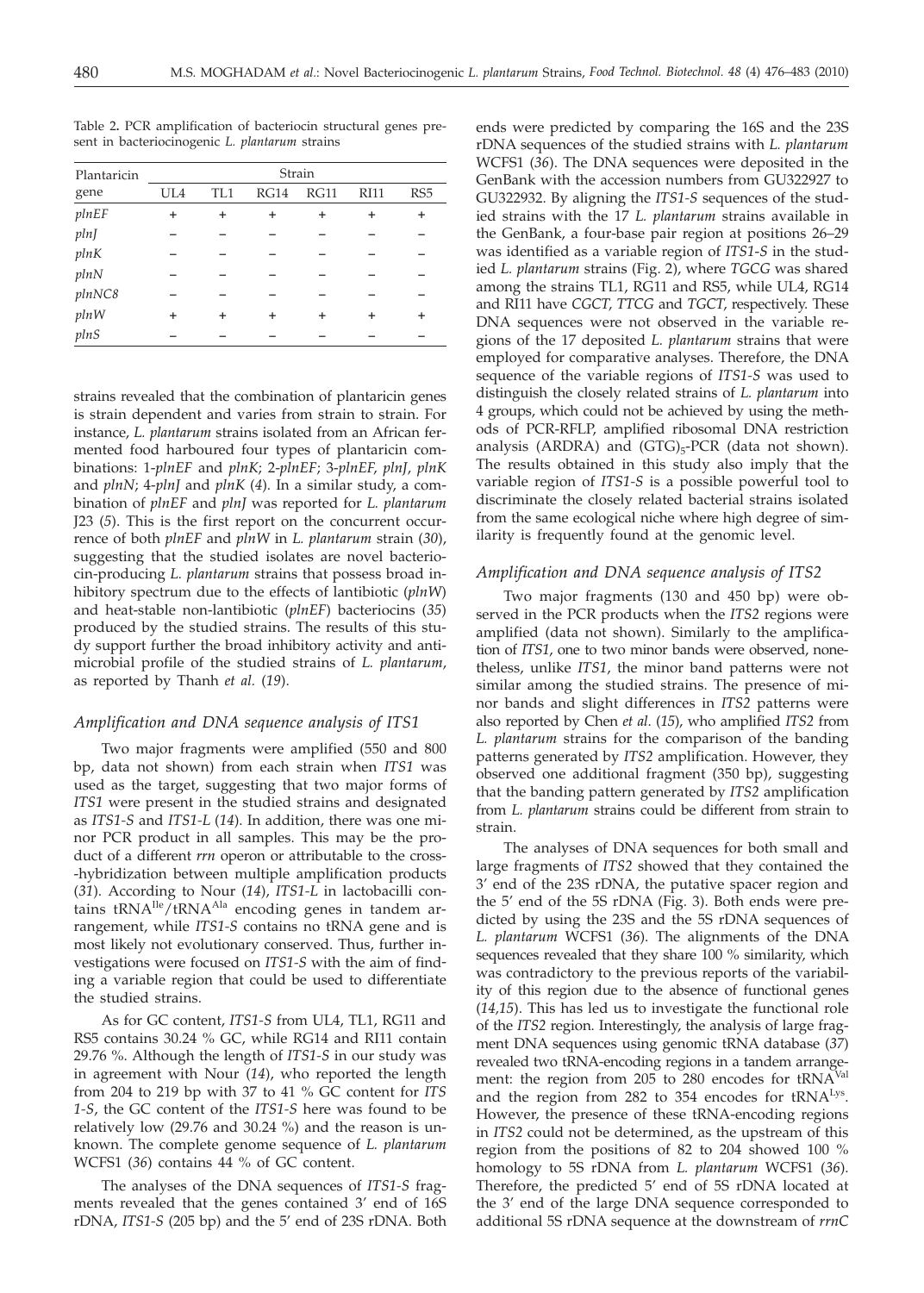|                             | 60<br>2.0<br>30<br>40 <sup>°</sup><br>50<br>1 <sub>0</sub>  |
|-----------------------------|-------------------------------------------------------------|
| $UL4-TTS1-S$                | AAGGAATATTACGGAAACCTACACACGCTTCGAAACTTTGTTTAGTTTGAGAGATTTAA |
| TL1-ITS1-S                  |                                                             |
| $RG14 - ITS1-S$             |                                                             |
| RG11-ITS1-S                 |                                                             |
| $RI11-ITS1-S$               |                                                             |
| $RS5-TTS1-S$                |                                                             |
| ITS1-L. plantarum 83114     |                                                             |
| ITS1-L.plantarum I18A       |                                                             |
| ITS1-L.plantarum            |                                                             |
| ITS1-L.plantarum            |                                                             |
| ITS1-L.plantarum ATCC12706  |                                                             |
| ITS1-L. plantarum ATCC8014  |                                                             |
| ITS1-L. plantarum ATCC14431 |                                                             |
| ITS1-L.plantarum ATCC14917  |                                                             |
| ITS1-L.plantarum NGRI0404   |                                                             |
| ITS1-L. plantarum NGRI0315  |                                                             |
| ITS1-L.plantarum NGRI0225   |                                                             |
| ITS1-L. plantarum NGRI0101  |                                                             |
| ITS1-L.plantarum 8323       |                                                             |
| ITS1-L.plantarum JCM1149    |                                                             |
| ITS1-L.plantarum WCFS1      |                                                             |
| ITS1-L. plantarum EH2       |                                                             |
| ITS1-L.plantarum BS092      |                                                             |

**Fig. 2.** Alignment of the selected short form of 16S-23S intergenic spacer region of the bacteriocinogenic *L. plantarum* strains with 17 strains deposited in the GenBank. Positions 26 to 29 are the four-base pair variable regions of *ITS1-S* in the studied *L. plantarum* strains

| 23S rDNA region<br>10                                                                                                                          |  | 20 30 40 50 60 70 80                                           |  |  |  |
|------------------------------------------------------------------------------------------------------------------------------------------------|--|----------------------------------------------------------------|--|--|--|
| ACTTAACCAAGTAATTGGTGTTCCGGTTCATATGAAGATATTTGATATTGTCTAGTTTTGAGAGCACAAGTTTCTCAATA                                                               |  |                                                                |  |  |  |
| GTGTGGTGACGATGGCGAGAAGGATACACCTGTTCCCATGTCGAACACAGAAGTTAAGCTTCTTAGCGCCGAGAGTAGTT                                                               |  | 90 100 110 120 130 140 150 160                                 |  |  |  |
|                                                                                                                                                |  |                                                                |  |  |  |
| GGGGGATCGCTCCCTGCGAGGGTAGGACGTTGCCATGCGAAATTGGAGGATTAGCTCAGTTGGGAGAGCGTCTGCCTTAC                                                               |  | 170 180 190 200 210 220 230 240<br>--------------------------- |  |  |  |
| AAGCAGAGGGTCACAGGTTCGAGCCCTGTATCCTCCATCATGAGCCGTTAGCTCAGTTGGTAGAGCATCTGACTTTTAAT                                                               |  | 250 260 270 280 290 300 310 320                                |  |  |  |
| CAGAGGGTCGACAGTTCGAGACTGTCACGGCTCATTTAACCGCAAGGTTAAATGGATATTATTCAATTTAATATTTAGTT                                                               |  | 330 340 350 360 370 380 390 400                                |  |  |  |
| $410$ $420$ $430$<br>$\ldots$ $\ldots$ $\ldots$ $\ldots$ $\ldots$ $\ldots$ $\ldots$ $\ldots$ $\ldots$<br>TCACATAGTGTGGTGATGATGGCGAGAAGGATACCCC |  |                                                                |  |  |  |

#### 5S rDNA region

**Fig. 3.** Alignment and analysis of the short and large forms of 23S-5S intergenic spacer regions amplified from 6 bacteriocinogenic *L. plantarum* strains. Positions 82 to 204: 5S rDNA; positions 205 to 280 and 282 to 354 indicate the tRNA<sup>Val</sup> and tRNA<sup>Lys</sup> encoding regions, respectively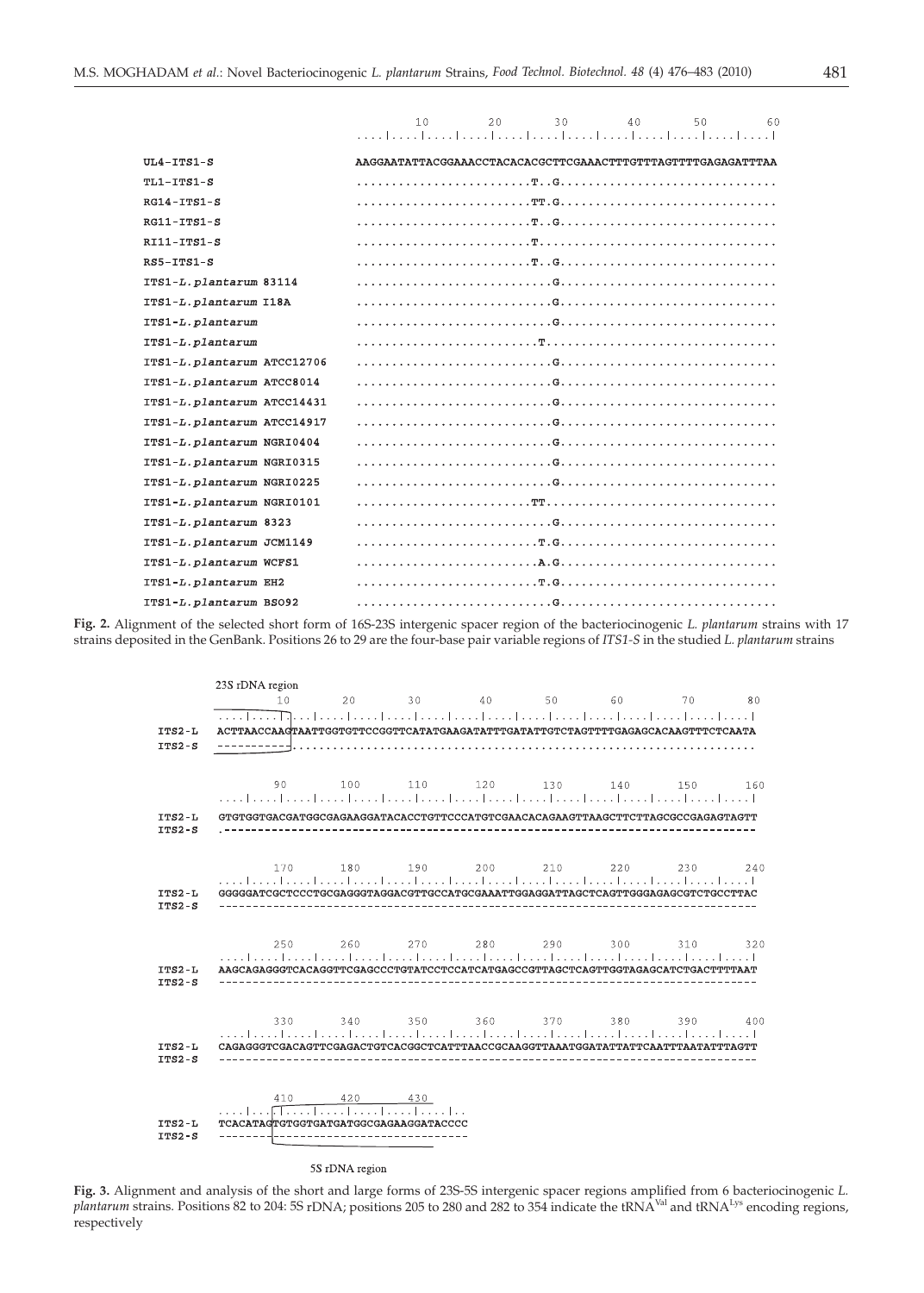operon. This finding is in agreement with the previous report of de Vries *et al*. (*38*).

The DNA sequence of a short fragment was subsequently aligned with the DNA sequence of a large fragment (Fig. 3). The full-length sequence of the small fragment was identical to the 3' end of the large fragment, suggesting that only one type of *ITS2* was present in the genome and the amplification of the large fragment could be attributed to the additional 5S rDNA present in the studied strains. In spite of the high level of similarity among the *ITS2* regions, no encoding gene region was detected in this region. The DNA sequences were deposited in the GenBank with the accession numbers from GU322933 to GU322938.

# *Randomly amplified polymorphic DNA (RAPD) analysis*

The combinations of arbitrary primers were used in the RAPD study since all single arbitrary primers failed to produce discriminative results. The combinations of R1/R2, R1/R3 and R5/R6 resulted in discriminative and reproducible DNA banding patterns (Fig. 4). The combinations were repeatedly analysed for three times in order to study the reproducibility of RAPD analyses. Similar DNA banding patterns were observed, although the intensity of amplified fragments was slightly different when the experiments were repeated. In addition, the reproducibility of the RAPD result was ascertained as similar result was obtained when the analyses were repeated by other researchers (data not shown).

## a) **M1 2 3 456** b) **M 1 23456**



**Fig. 4.** Randomly amplified polymorphism DNA banding patterns generated by RAPD analyses using combination of primers: a) R1/R2, b) R1/R3, c) R5/R6. Lane 1: UL4, lane 2: TL1, lane 3: RG14, lane 4: RG11, lane 5: RI11, lane 6: RS5, lane M: GeneRuler™ DNA ladder mix (Fermentas)

Fig. 5 summarises the results obtained from RAPD experiments and illustrates the order of primer combinations used in the study. The failure to differentiate the strains by a single arbitrary primer and the need of a series of RAPD approaches with combinations of arbitrary primers indicate that the studied strains are highly similar at the genome level. The literature search showed that the differentiation of strains by RAPD analyses is not common. Nevertheless, the accuracy in differentiation of the bacterial strains is primarily important to achieve, as beneficial and health-promoting characteristics of LAB are strain dependent (*6*).



**Fig. 5.** Summary of RAPD results and the order of primer combinations required for the discrimination of *L. plantarum* strains

# **Conclusion**

In conclusion, the six *L. plantarum* strains harboured the new combination of *plnEF* and *plnW* structural bacteriocin genes, indicating they were novel bacteriocin producers, and the broad inhibitory activity of the studied *L. plantarum* strains (*19*) would warrant their wider application in industry as shown by Lim *et al.* (*18*), Loh *et al.* (*20,22,23*), Thanh *et al.* (*21*) and Foo *et al*. (*24*). The studied *L. plantarum* strains were successfully differentiated by employing the four-base pair variable region of *ITS1-S* and RAPD analyses, although they were highly similar at the genomic level.

#### **References**

- *1.* I. Essid, M. Medini, M. Hassouna, Technological and safety properties of *Lactobacillus plantarum* strains isolated from a Tunisian traditional salted meat, *Meat Sci. 81* (2009) 203– 208.
- *2.* G.E. Felis, F. Dellaglio, Taxonomy of Lactobacilli and Bifidobacteria, *Curr. Issues Intest. Microbiol. 8* (2007) 44–61.
- *3.* M.A. Ehrmann, A. Remiger, V.G.H. Eijsink, R.F. Vogel, A gene cluster encoding plantaricin  $1.25\beta$  and other bacteriocin-like peptides in *Lactobacillus plantarum* TMW1.25, *Biochim. Biophys. Acta, 1490* (2000) 355–361.
- *4.* N.B. Omar, H. Abriouel, R. Lucas, M. Martínez-Cañamero, J.P. Guyot, A. Gálvez, Isolation of bacteriocinogenic *Lactobacillus plantarum* strains from ben saalga, a traditional fermented gruel from Burkina Faso, *Int. J. Food Microbiol. 112* (2006) 44–50.
- *5.* B. Rojo-Bezares, Y. Sáenz, L. Navarro, M. Zarazaga, F. Ruiz- -Larrea, C. Torres, Coculture-inducible bacteriocin activity of *Lactobacillus plantarum* strain J23 isolated from grape must, *Food Microbiol. 24* (2007) 482–491.
- *6.* A. Ouwehand, S. Salminen, E. Isolauri, Probiotics: An overview of beneficial effects, *Antonie van Leeuwenhoek, 82* (2002) 279–289.